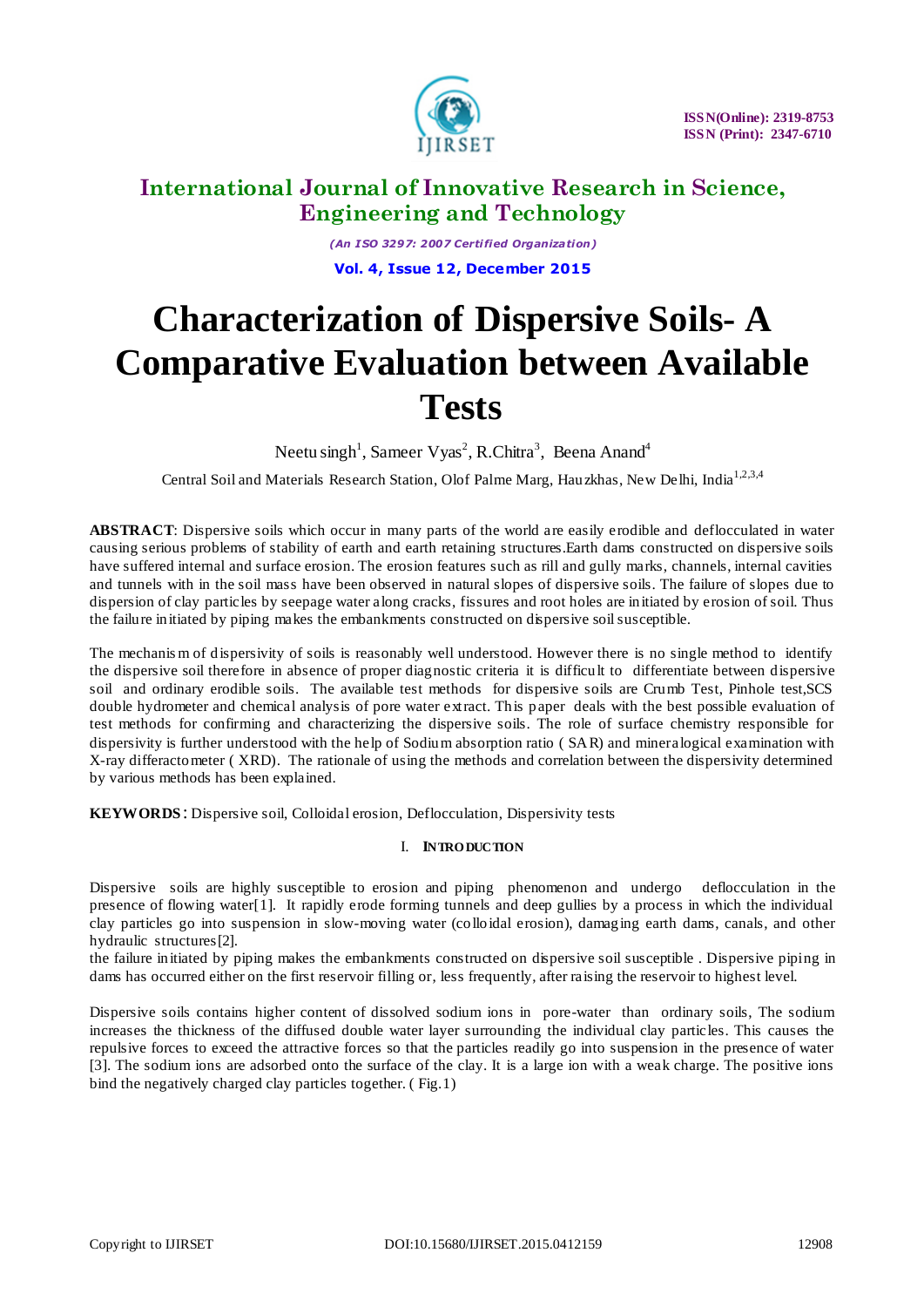

*(An I SO 3297: 2007 Certified Organization)* **Vol. 4, Issue 12, December 2015**



**Fig.1 Showing negatively charged clay particle with adsorbed sodium counter ions.**

The tendency for dispersive erosion in a given soil alsodepends on variables such as mineralogy and chemistry of the clay, as well as dissolved salts in the water in soil pores and in the eroding water.

The dispersive mechanis m have been reported by various researchers such as Sherardet al., [2], Heinzen and Arulalandan [4], Holmgren and Flanagan [5]. Many slope and earth dam failures, foundation and pavement failures have been observed in these types of soils.

#### **Mechanism of Clay Dis persion:**

Clay particles are negatively charged as the result of isomorphous substitution or broken edges so they naturally repel each other (like charges repel). However, the presence of adsorbed cations tends to mask this negative charge (**repulsion**) to varying degrees, depending on the type of cation. Small **multi-charged cations** (i.e.,  $Al^{+3}$ ,  $Ca^{+2}$ ,  $Mg^{+2}$ ) are strongly adsorbed by colloids (unlike charges attract), greatly reducing the negative charge. If the negative charge of the colloid is sufficiently reduced, flocculation will occur as represented shown in **Figure 2B**. If, on the other hand, the colloids are saturated with large weakly charged cations (i.e. Na<sup>+</sup>, K<sup>+</sup>), dispersion will occur as represented in **Figure 2A**. Sodium, a weakly charged cation that encourages dispersion and calcium, a multi-charged cation that encourages flocculation, provide an example of the intricate relationship between soil chemistry and the physical condition of a soil. The importance of the physical condition and the influence of sodium, creates the situation where knowing the concentration of this cation in a soil is essential.



**Figure 2: Soil Particles in a Dispersed and Flocculated Condition**

The flocculation and dispersion reactions are the result of cation exchange. Cation exchange is the interaction between a cation in solution and another cation on the surface of any surface-active material , such as clay or organic matter The cation exchange that occurs between sodium and calcium on clay mineral surfaces.

#### **Diffuse double layers**

Clay particles some times behave as a colloidal particles in suspension. The diffuse double layer occurs at the interface between the clay surface and the soil solution. It is made up of the permanent negative charge of the clay and the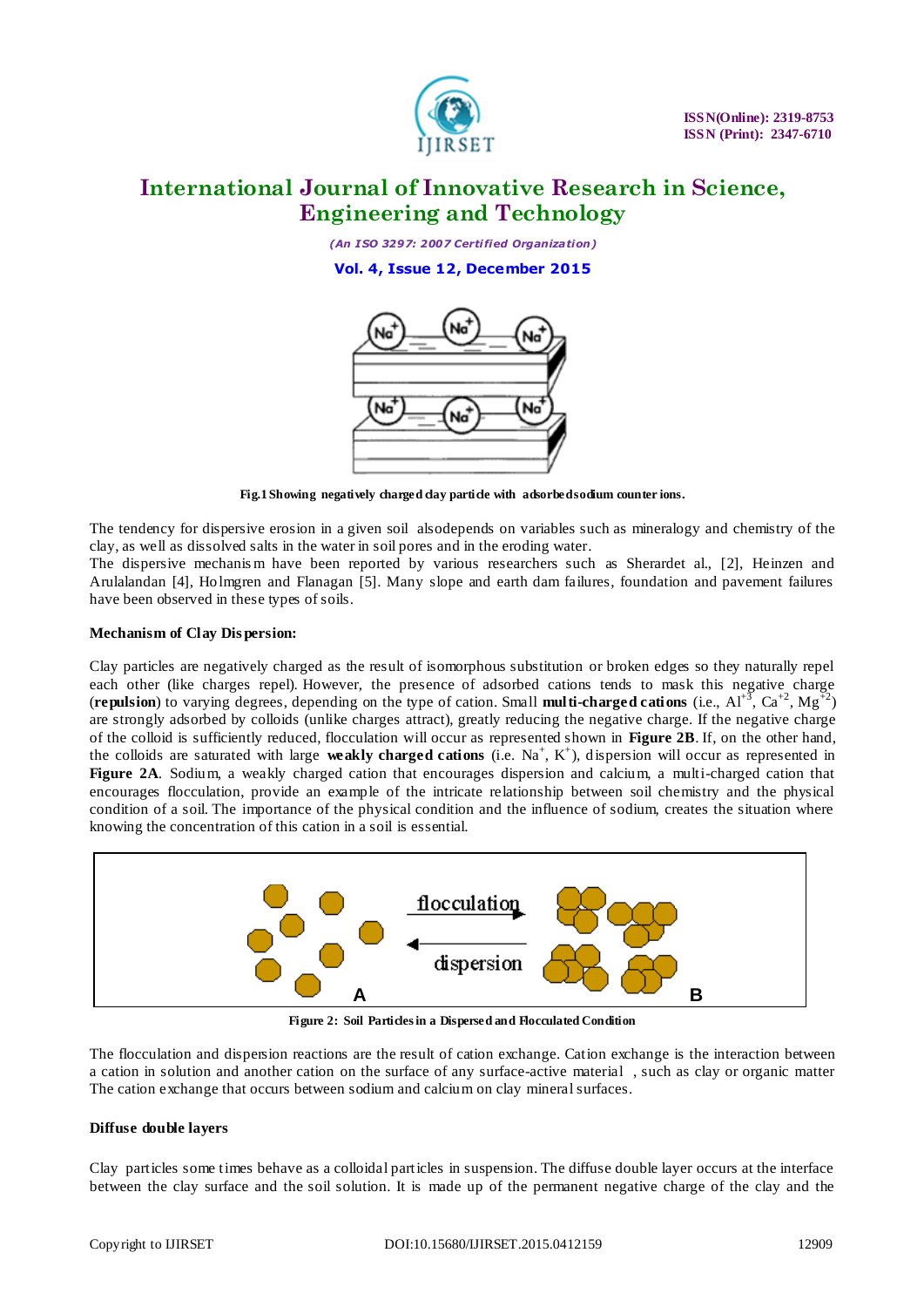

*(An I SO 3297: 2007 Certified Organization)*

#### **Vol. 4, Issue 12, December 2015**

[cations](http://www.science.org.au/nova/035/035glo.htm#ion) or counter-ions in the soil solution that balance the negative charge.When the electrical diffused double layers of the two clay particles carrying similar outer charge come close to each other , they repel due to electro static repulsion and thus initiated colloidal dispersion phenomenon. Most studies reported in the literature have shown that failures of structures built of dispersive clay soils occurred on first wetting. All failures were associated with the presence of water and cracking by shrinkage, differential settlement, or construction deficiencies. These failures emphasize the importance of early recognition and identification of dispersive clay soils; otherwise, the problems they cause can result in sudden, irreversible, and catastrophic failures.

#### **II. RELATED WORK**

First time, Middleton introduced the phenomenon of dispersion as a factor of fine-grain soil erosion. He stated that high percentage of sodium minerals in dispersive soils is the main cause of dispersion. During 1935 to 1938 Volk also realized that soil dispersions the main cause of the destruction of small dams and levees designed by SCS. The dams were generally damaged after first filling [6]. Because classification and routine laboratory tests, such as grain size distribution and Atterberg limits, cannot be used to identify dispersive soils, certain tests have been proposed by researchers and codes. Due to complex mechanisms of dispersion, so far no unique test has been proposed for soil dispersivity. Common tests for determining the degree of dispersion of soils include: Crumb test, double hydrometer test, Pinhole test and chemical tests (Sherard chemical criteria) [7]. These tests have been carried out for each soil in accordance to ASTM.

Dispersive soils cannot be differentiated from ordinary soils by conventional soil mechanics tests. An investigation in which four different laboratory tests for dispersion were performed on a considerable number of soils of diverse origins and properties has provided improved understanding of the properties of dispersive soil and strengthened identification criteria.

The objectives of this study is to established a confirmatory test for identification of soil dispersivity by using interpretation of results obtained from all the four existing soil dispersivity test i.e. Crum test, Pinhole Test, SCS dispersion test and chemical analysis of pore water extract.

#### **III EXPERIMENTAL**

Soil samples from four different irrigation projects were collected for this purpose and the following recommended dispersivitytestes were conducted as per ASTM & BS standard procedures [8-11].

#### **Crumb test**

This test indicates erodibility of clayey soil. This test is generally performed in field for preliminary visual identification of dispersive nature of soils. (Fig.3)









Dispersive Intermediate Non Dispersive

**Fig.3 Shows Different Responses of soils During Crumb Test**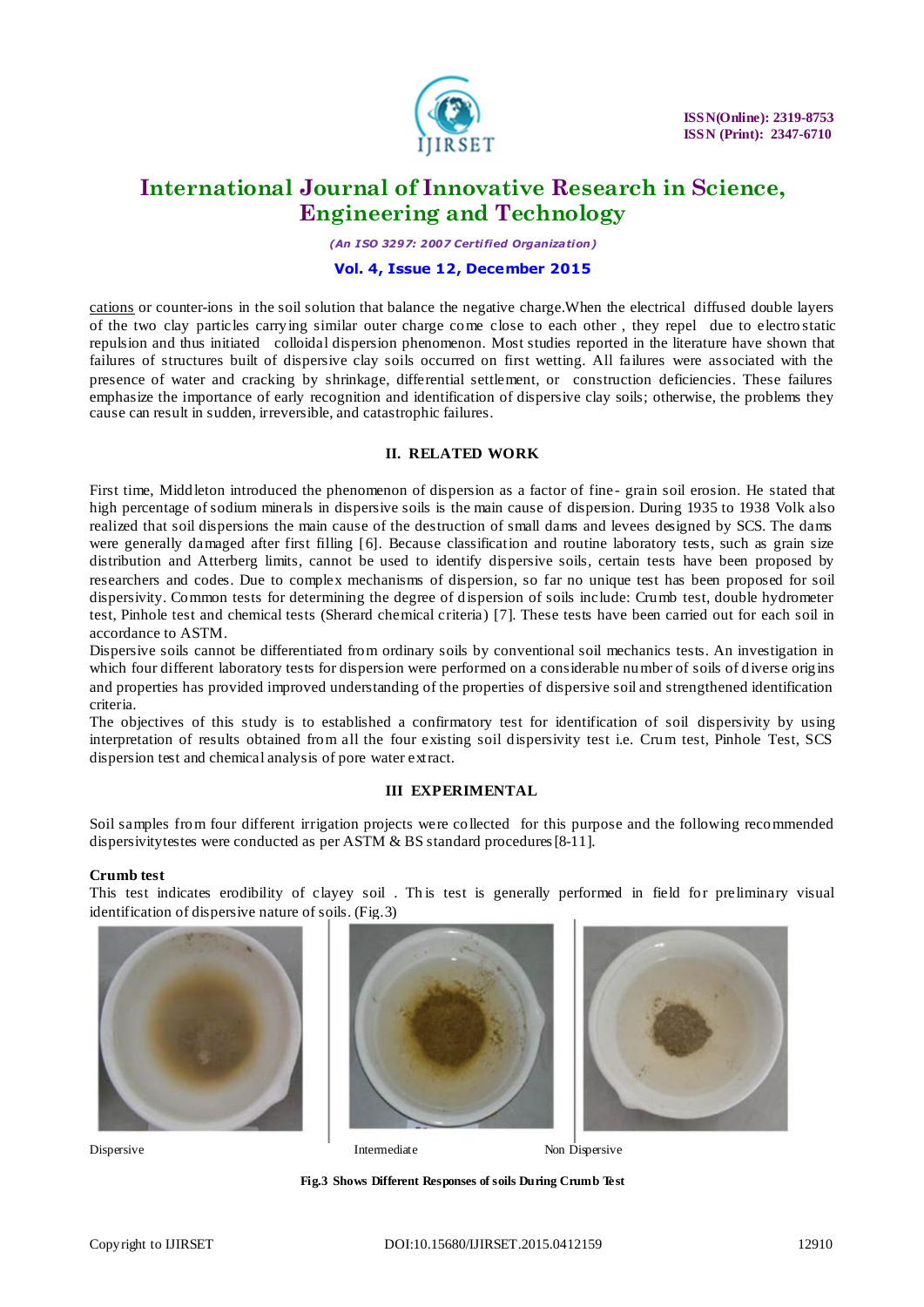

 **ISSN(Online): 2319-8753 ISSN (Print): 2347-6710**

### **International Journal of Innovative Research in Science, Engineering and Technology**

*(An I SO 3297: 2007 Certified Organization)*

**Vol. 4, Issue 12, December 2015**

#### **Pin Hole Test**

In the pinhole test, distilled water is allowed to flow through a 1.0 mm diameter hole drilled through a compacted specimen. The water becomes muddy and the hole rapidly erodes in dispersive clays. For non dispersive clays the water is clear and there is no erosion. ( Fig.4)



**Fig.4 Pin Hole Test Apparatus**

#### **SCS Double Hydrometer Test**

The soil conservation service laboratory dispersion test, also known as the double hydrometer test is one of the first methods developed to assess dispersion of clay soils. The current test method was developed in 1937 from a procedure proposed by Volk [12]. The particle size distribution is first determined using the standard hydrometer test in which the soil specimen is dispersed in distilled water with a chemical dispersant. A parallel hydrometer test is then made on a duplicate soil specimen, but without a chemical dispersant. Procedures for performing the test are outlined in USBR 5405. ( Fig.5)



**Fig. 5. SCS Double Hydrometer Test**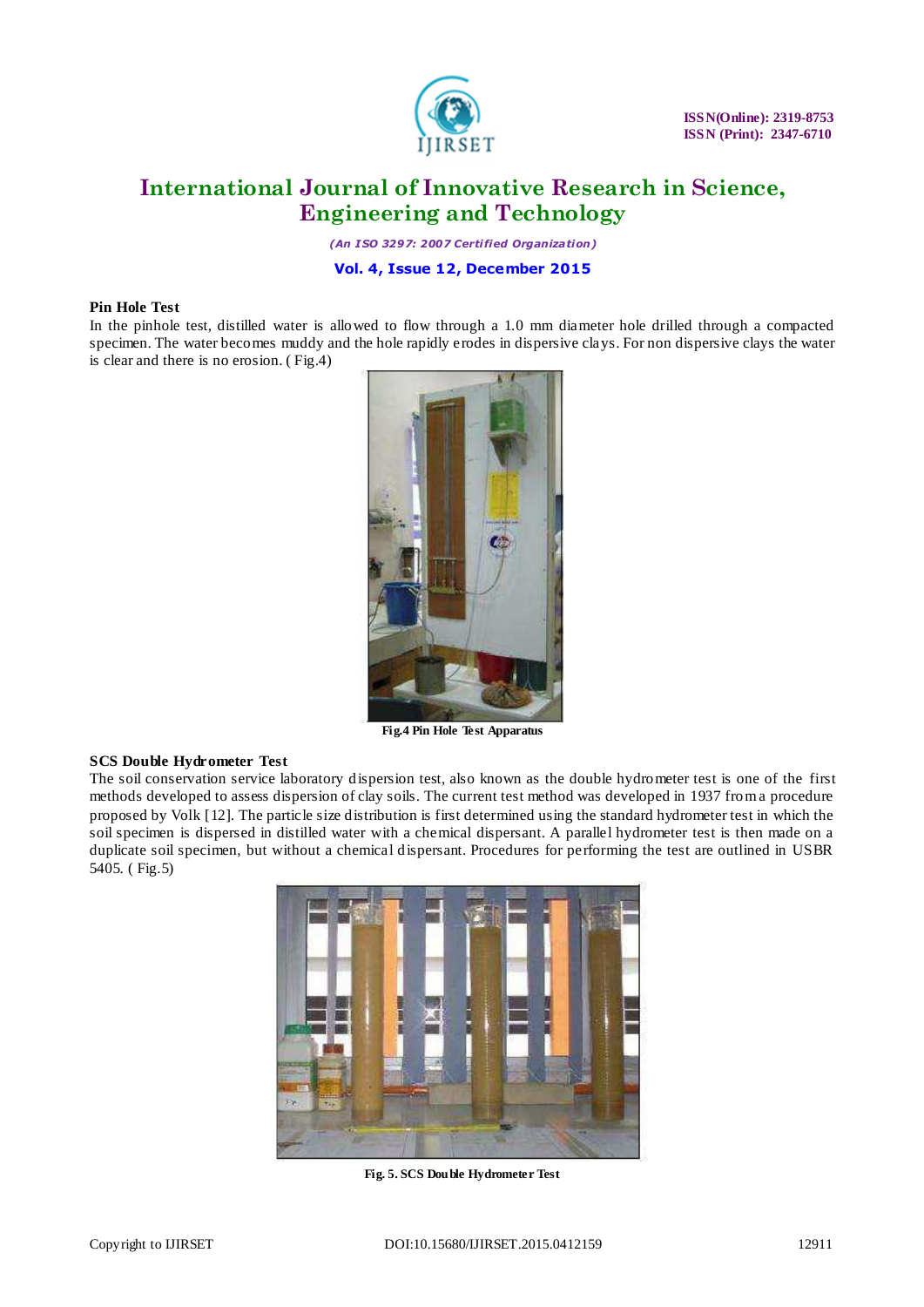

 **ISSN(Online): 2319-8753 ISSN (Print): 2347-6710**

### **International Journal of Innovative Research in Science, Engineering and Technology**

*(An I SO 3297: 2007 Certified Organization)* **Vol. 4, Issue 12, December 2015**

#### **Chemical Tests**

The chemical analysis of soils pore water extract was seems to the most reliable methods for characterizing soil dispersivity. The phenomenon of dispersivity is due to the presence of dissolved sodium content in pore water and therefore its percentage was calculated by estimating total dissolved cations ( Na, K. Ca& Mg) present in soils pore water extract.To obtain saturation extract, soil is mixed with distilled water until a saturated soil paste with water content near the liquid limit is obtained. The paste is allowed to set for a number of hours untilequilibrium is attained between the salts in the pore water and those on the cation exchange complex. Subsequently, a small qua ntity of pore water is filtered from the soil paste using a vacuum. This extracted pore water is tested using EDTA titration method (For  $Ca\&Mg$ ) and using flame photometer( For Na & K).(Fig.6)



**Fig. 6 Flame Photometer**



**Fig.7. Plot of TDS V/s Percent Sodium**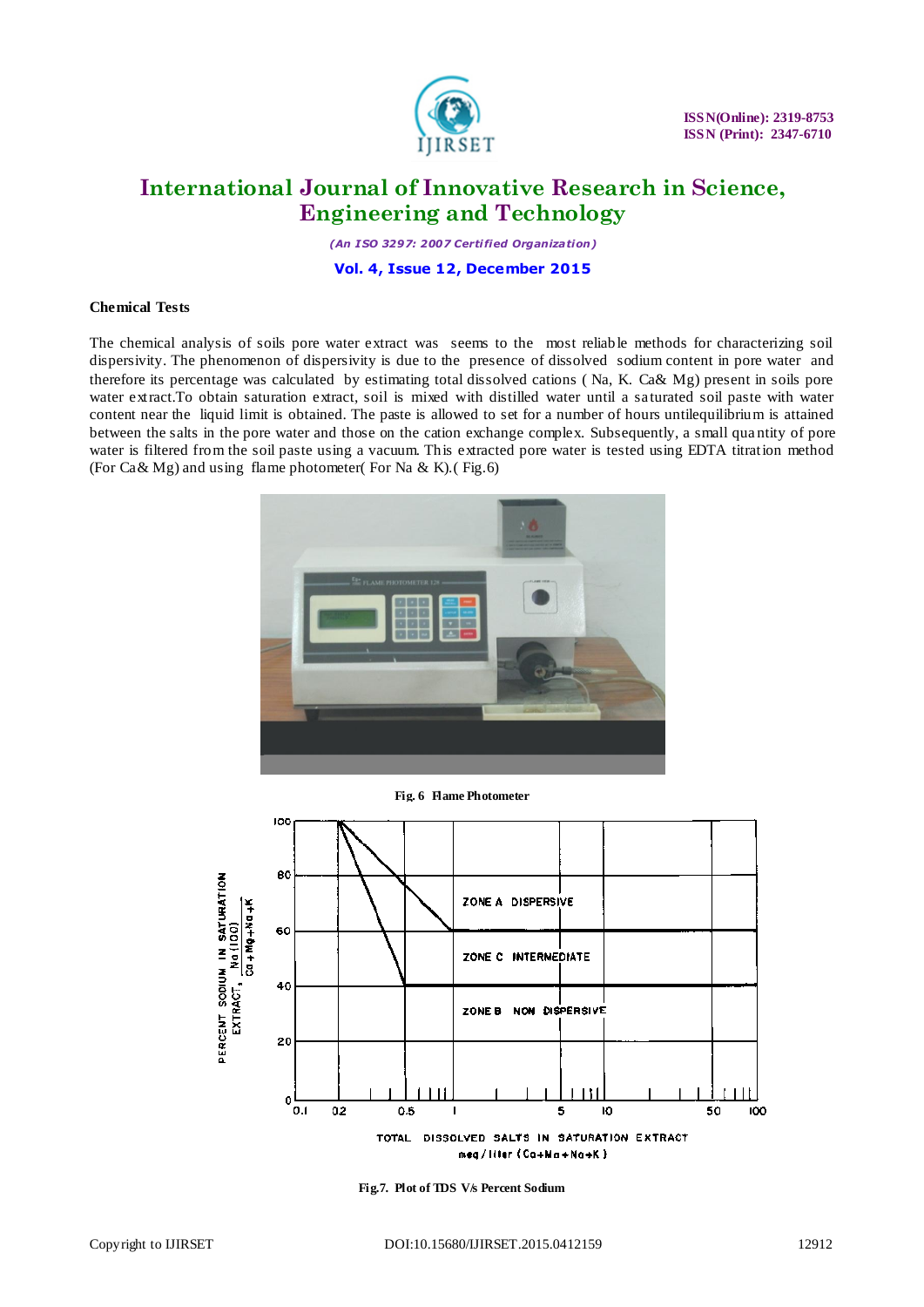

*(An I SO 3297: 2007 Certified Organization)*

#### **Vol. 4, Issue 12, December 2015**

After plotting the above graph for each samples the results were categorizedas follows

- Soil with water soluble Sodium Percentage below 40 meq/lit. are categorized in Zone B ( Non Dispersive)
- $\triangleright$  Soil with water soluble Sodium Percentagebetween 40-60 meq/lit. are categorized in Zone C (Intermediate)
- $\triangleright$  Soil with water soluble Sodium Percentage above 60 meq/lit. are categorized in Zone A ( Dispersive)

#### **Sodium absorption ratio (SAR)**

The SAR is a ratio of the concentration of sodium ions to the concentration of calcium plus magnesium ions,.The Sodium absorption ratio (SAR) of the soil solution adequately defines the soil sodicity problem and has a marked influence on the physical soil properties. Sodium adsorption ratio, SAR, is defined by the equation:

$$
SAR = Na^{+}/\sqrt{(Ca + Mg)^{++}/2}
$$

where all concentrations are in meq /litre.

#### **XRD tests**

X-ray diffraction analysis (XRD) is perhaps the most widely used X-ray based analytical techniques for characterizing materials. The X ray analysis helps in identifying the types of minerals present in soil samples.When an X-ray beam hits a sample and is diffracted, we can measure the distances between the planes of the atoms that constitute the sample by applying Bragg's Law, :nλ =2d sinθ, where the integer n is the order of the diffracted beam,λ is the wavelength of the incident X-ray beam, d is the distance between adjacent planes of atoms (the d-spacings), and θ the angle of incidence of the X-ray beam.

#### **IV. RES ULTS & DISCUSS ION**

The foursoil sampled from different project were analyzed for dispersivity using all the four tests method. The results of crumb test, SCS double hydrometer, Pin hole tests and chemical analysis of pore water extract are presented in table 1,2,3& 4 respectively.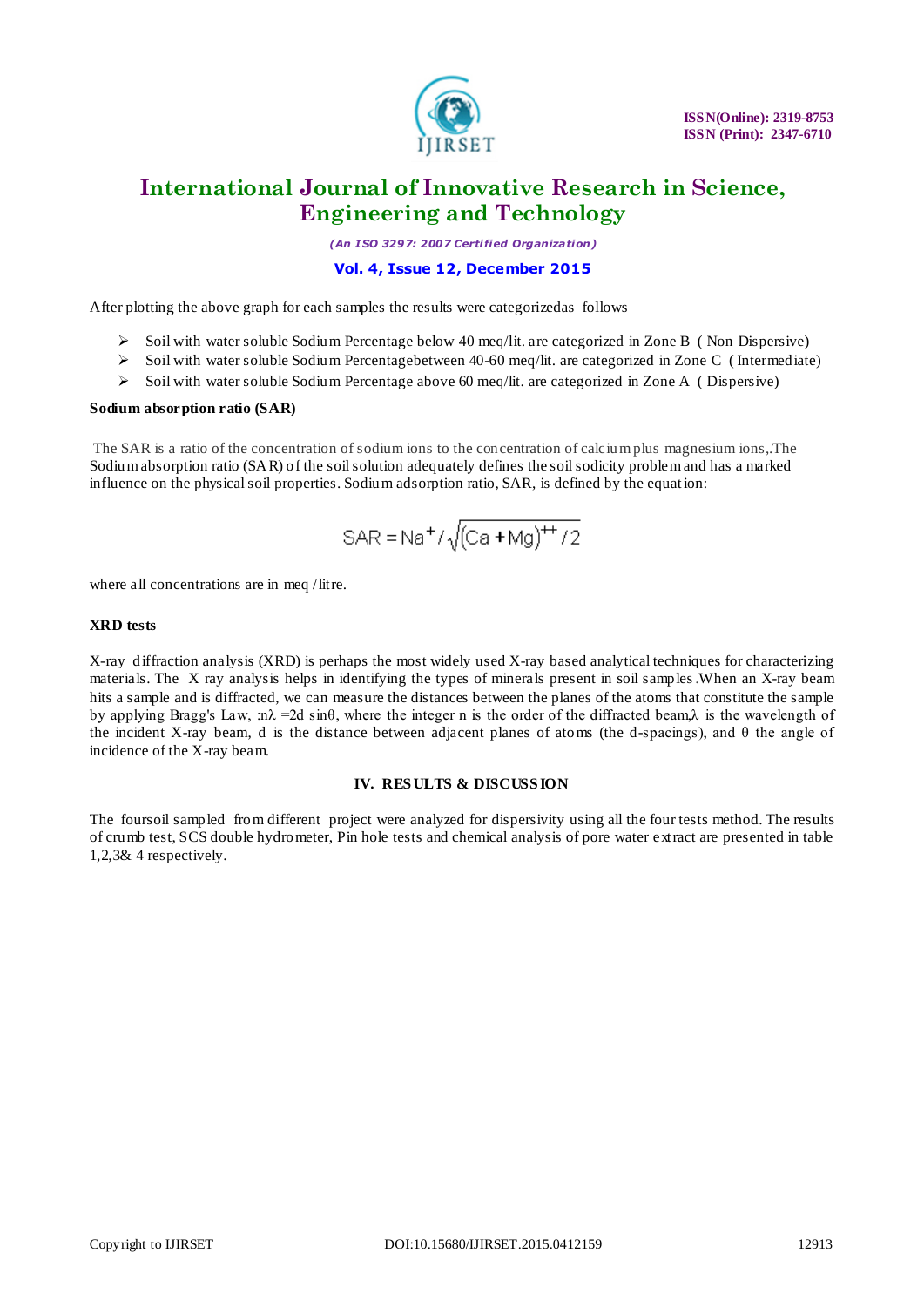

*(An I SO 3297: 2007 Certified Organization)*

### **Vol. 4, Issue 12, December 2015**

### **Table-1 Result of Pinhole Test**

| Sample           | Depth       | Particulars of      |                | Hydraulic Head in mm |      |      |      |      | $\frac{9}{6}$ | Remarks | Inference |                                  |                |
|------------------|-------------|---------------------|----------------|----------------------|------|------|------|------|---------------|---------|-----------|----------------------------------|----------------|
| No.              | (m)         | water               |                |                      |      |      |      |      |               |         | Erosion   | for<br>hole<br>dia               |                |
|                  |             |                     |                | 50                   | 100  | 180  | 250  | 380  | 600           | 1020    |           |                                  |                |
| $\overline{1}$ . | $0.5 - 2.0$ | Discharge<br>ml/sec | in             | 0.47                 | 0.57 | 0.55 | 0.86 | 1.02 | 1.24          | 1.65    | 5.40      | No<br>Change                     | Non Dispersive |
| $\overline{2}$   | $0.3 - 2.8$ | Discharge<br>ml/sec | $\mathbf{m}$   | 0.28                 | 0.32 | 0.39 | 0.52 | 0.75 | 1.09          | 1.69    | 5.4       | 2 times                          | Intermediate   |
| $\overline{3}$ . | $0.3 - 3.0$ | Discharge<br>ml/sec | $\overline{m}$ | 0.18                 | 0.31 | 0.44 | 0.61 | 0.78 | 0.90          | 1.07    | 1.9       | $\overline{\text{No}}$<br>Change | Non Dispersive |
| 4.               | $0.2 - 1.8$ | Discharge<br>ml/sec | m              | 0.53                 | 0.79 | 1.03 | 1.50 | 1.70 | 1.97          | 2.53    | 3.87      | No<br>Change                     | Non Dispersive |

**Table-2 Result of SCS Double Hydrometer**

| Sample           | Depth       | Percent Finer (0.005 mm aperture size) |                    | Percent    | Inference      |
|------------------|-------------|----------------------------------------|--------------------|------------|----------------|
| No.              | (m)         |                                        |                    | Dispersion |                |
|                  |             | Without<br>dispersing                  | With<br>dispersing |            |                |
|                  |             | agent                                  | agent              |            |                |
| 1.               | $0.5 - 2.0$ | 7.1                                    | 16.9               | 42.0       | Intermediate   |
| $\overline{2}$ . | $0.3 - 2.8$ | 22.0                                   | 37.2               | 59.1       | Dispersive     |
| 3.               | $0.3 - 3.0$ | 10.4                                   | 64.7               |            | Non Dispersive |
| 4.               | $0.2 - 1.8$ | 10.3                                   | 31.4               | 32.8       | Non Dispersive |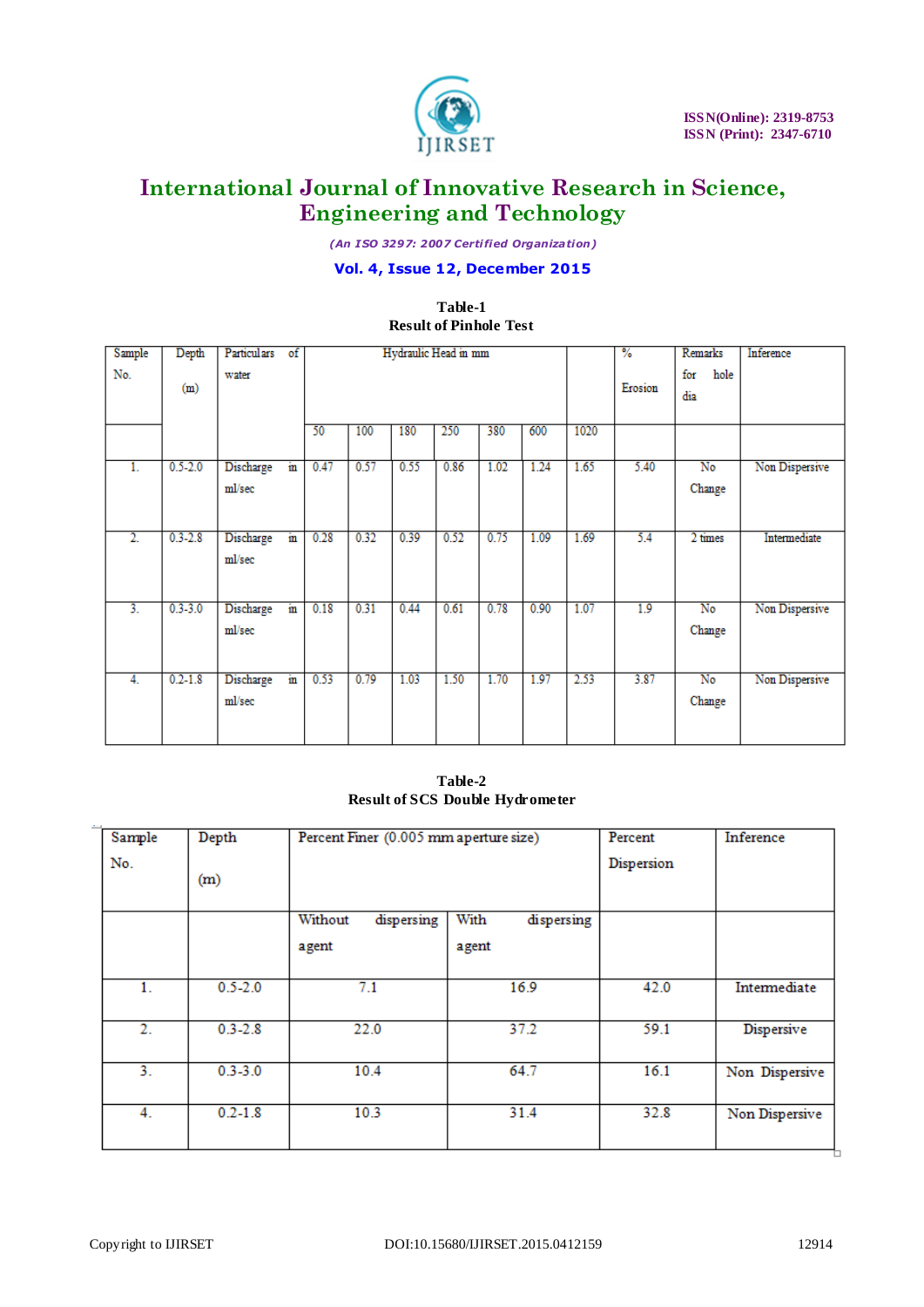

*(An I SO 3297: 2007 Certified Organization)*

#### **Vol. 4, Issue 12, December 2015**

**Table-3**

#### **Result of Crumb Test Grade of Reaction** Sample No.  $Depth(m)$ Reaction **Inference**  $\overline{1}$ .  $0.5 - 2.0$  $\overline{1}$ Non Dispersive No reaction, no sign of cloudy water  $\overline{2}$ .  $0.3 - 2.8$  $\overline{\mathbf{H}}$ **Slight Reaction** Intermediate  $\overline{3}$ .  $0.3 - 3.0$ Ī Non Dispersive No reaction ,no sign of cloudy water 4.  $0.22 - 1.8$ I No reaction ,no sign Non Dispersive of cloudy water

#### **Table-4**

#### **Results of Chemical Analysis of Pore Water Extract**

| <b>Sample</b>    |        |                  | Millequivalent per litre |                  | Total Na+K+Ca +Mg         | % Sodium | <b>Dispersion</b>       | <b>Remarks</b> |
|------------------|--------|------------------|--------------------------|------------------|---------------------------|----------|-------------------------|----------------|
| No.              |        |                  |                          |                  | Milliequivalent per litre |          | Zone                    |                |
|                  | Sodium | <b>Potassium</b> | Calcium                  | <b>Magnesium</b> |                           |          |                         |                |
| 1.               | 3.23   | 0.45             | 1.0                      | 0.2              | 4.88                      | 66.2     | A                       | Dispersive     |
|                  |        |                  |                          |                  |                           |          |                         |                |
| $\overline{2}$ . | 1.78   | 0.61             | 0.6                      | 0.8              | 3.79                      | 46.1     | $\overline{c}$          | Intermediate   |
| $\overline{3}$ . | 5.13   | 0.26             | 0.3                      | 0.4              | 6.09                      | 84.24    | $\overline{\mathbf{A}}$ | Dispersive     |
| 4.               | 4.14   | 1.07             | 0.4                      | 0.6              | 6.21                      | 66.7     | $\overline{\mathbf{A}}$ | Dispersive     |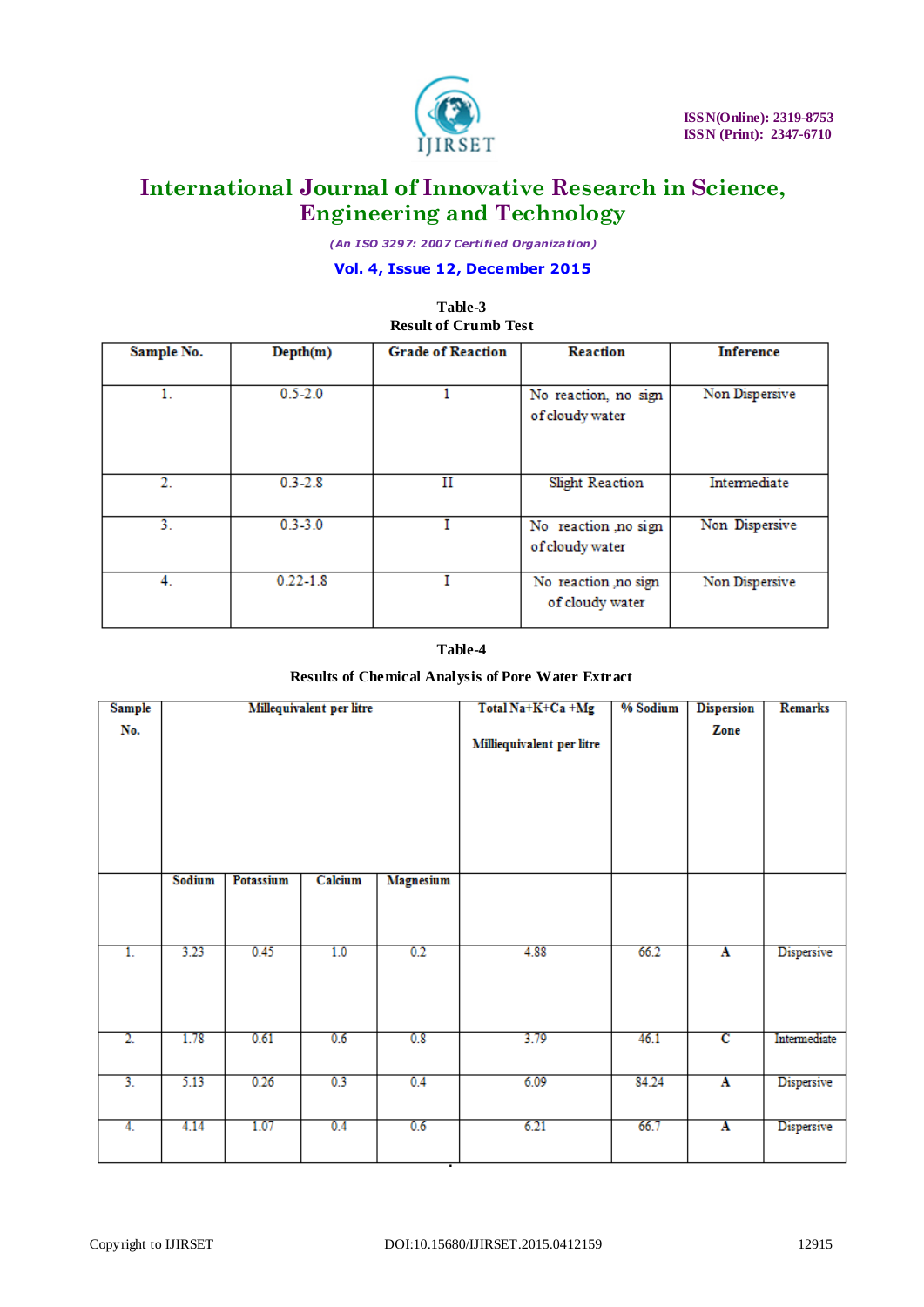

*(An I SO 3297: 2007 Certified Organization)*

**Vol. 4, Issue 12, December 2015**

The results of SAR of all the four samples are presented in table 5

**Table-5**

| Sample No. | <b>Sodium Absorption Ratio (SAR)</b> |
|------------|--------------------------------------|
|            | 4.16                                 |
|            | 2.13                                 |
|            | 8.68                                 |
|            | 591                                  |

The results presented in table no.1-4 clearly shows dispersive/intermediate trend for sample no,2, however for remaining samples, a disagreement shown between these four tests. The results of chemical analysis presented in table no.4 however observed to be different from other engineering tests.

The results of sodium absorption ratio ( SAR) presented in table 5, also in agreement with results of table 4, which shows dispersive nature of three soil samples.

In view of the different out come of above mentioned engineering and che mical test, a XRD study was also conducted for further confirmation regarding dispersivity of soil sample no.2 compare this with the XRD pattern of standard clay samples.

The observations are presented in fig. 8 & 9



**Fig.8 XRD pattern of clay minerals**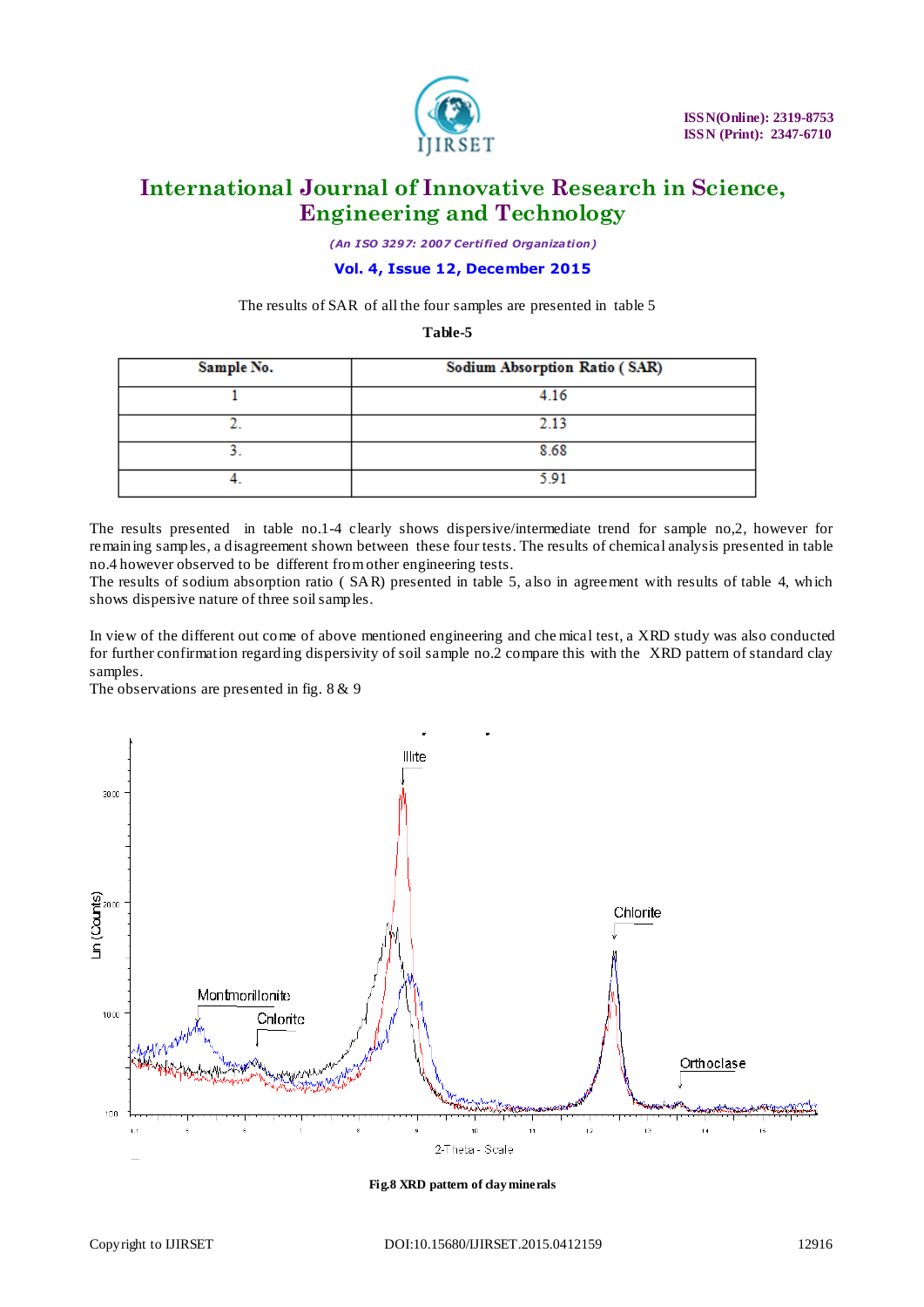



#### **V. CONCLUS ION**

The results of differenttests conducted on all the four soil samples indicated different outcome on dispersivity criteria and shows very littile agreements with each other . The observation of engineering tests were found to be different from chemical tests. The SAR results also in agreement with the chemical analysis results . The dispersivity is a surface phenomena and certain clay minerals are responsible for this , therefore a XRD analysis was also conducted to confirm the presence of clay minerals responsible for dispersivity. In order to reach any conclusion regarding , a detail analysis of all the available tests are need to be conducted on large numbers of soil samples with known dispersive history. The XRD analysis with detail interpretation of types of minerals present need to be further investigate,

#### **REFERENCES**

- [1]. Forrest, T. G. "Engineering and design Laboratory soils testing, AppendixXIII: Pinhole erosion test for identification of dispersive clays", U.S.A.,(1980).
- [2]. J. L. Sherard, L. P. Dunnigan and R. S. Decker, "Identification and Nature of Dispersive Soils," ASCE Geotechnical Division, Vol. 102, No. 4, , pp. 69-87,1976.
- [3]. McElroy, C. H. "Using Hydrated Lime to Control Erosion of Dispersive Clays"Lime for Environmental Uses.ASTM STP, 931, pp 100- 114,(1987).
- [4]. R. T. Heinzen and K. Arulanandan, "Factors Influencing Dispersive Clays and Methods of Identification ," ASTM Special Technical Publication, Vol. 623, pp. 202- 217,1977.
- [5]. G. G. S. Holmgren and C. P. Flanagan, "Factors Affect-ing Spontaneous Dispersion of Soil Materials as Evidenced by the Crumb Test," ASTM Special Technical Publication, Vol. 623, pp. 219-239, 1977.